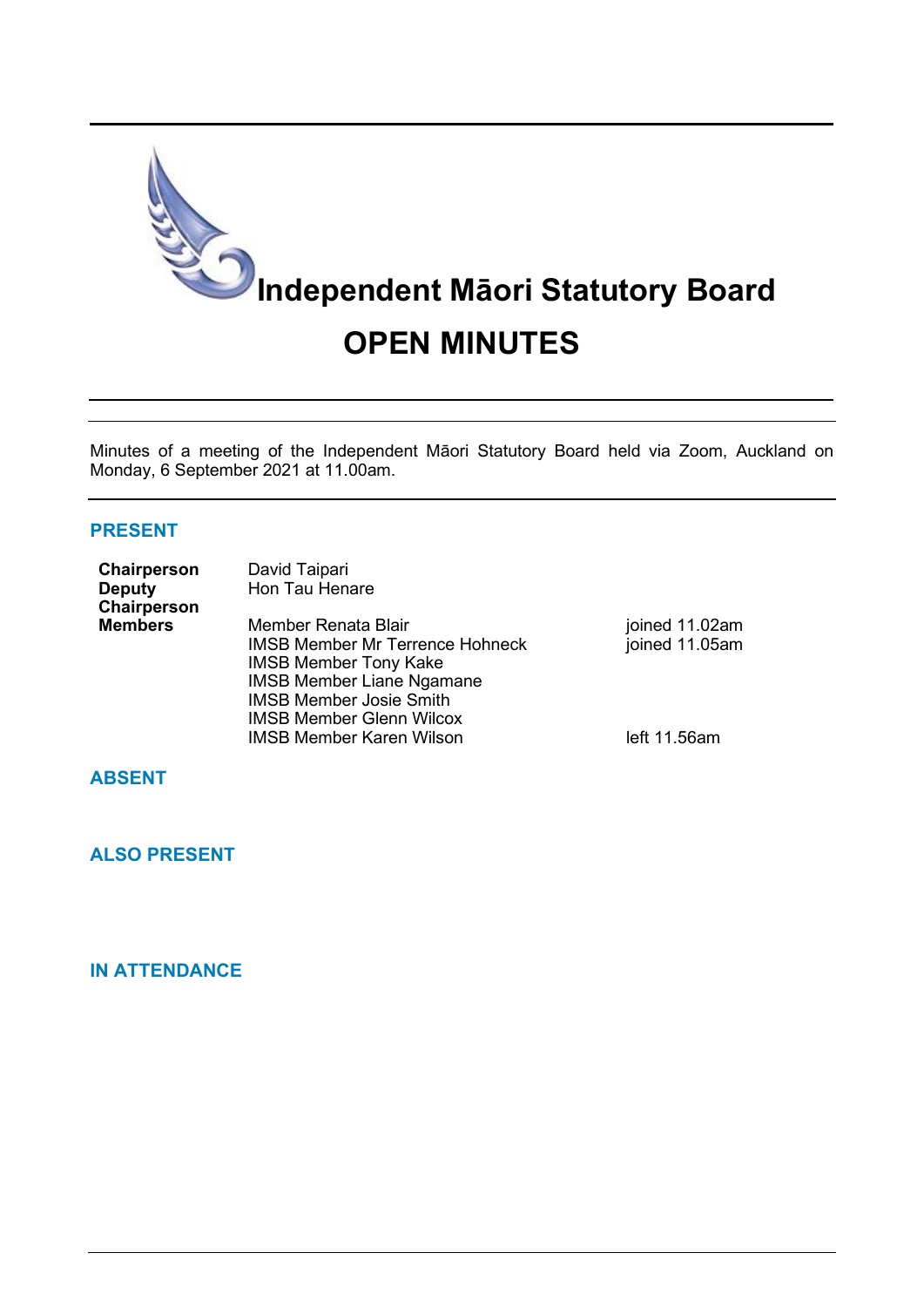# **1 Apologies**

Resolution number IMSB/2021/45

MOVED by Deputy Chairperson T Henare, seconded by IMSB Member K Wilson:

That the Independent Māori Statutory Board:

a) accept the apology from member L. Ngamane for absence.

# **CARRIED**

# **2 Declaration of Interest**

Member T. Kake item 9: para 12 discusses Papakura Marae.

# **3 Confirmation of Minutes**

Resolution number IMSB/2021/46

MOVED by Deputy Chairperson T Henare, seconded by IMSB Member G Wilcox:

That the Independent Māori Statutory Board:

a) confirm the ordinary minutes of its meeting, held on Monday, 2 August 2021, including the confidential section, as a true and correct record.

# **CARRIED**

**CARRIED**

# **4 Extraordinary Business**

Resolution number IMSB/2021/47

MOVED by Deputy Chairperson T Henare, seconded by IMSB Member G Wilcox:

That the Independent Māori Statutory Board:

a) Late item 14 be included to the meeting agenda.

# **5 CEO Summary**

Resolution number IMSB/2021/48

MOVED by IMSB Member G Wilcox, seconded by Deputy Chairperson T Henare:

That the Independent Māori Statutory Board:

a) receive the Chief Executive summary report.

# **CARRIED**

#### **6 Financial Report July 2021**

Resolution number IMSB/2021/49

MOVED by IMSB Member J Smith, seconded by IMSB Member G Wilcox:

That the Independent Māori Statutory Board:

a) receive the Financial Report for July 2021.

#### **CARRIED**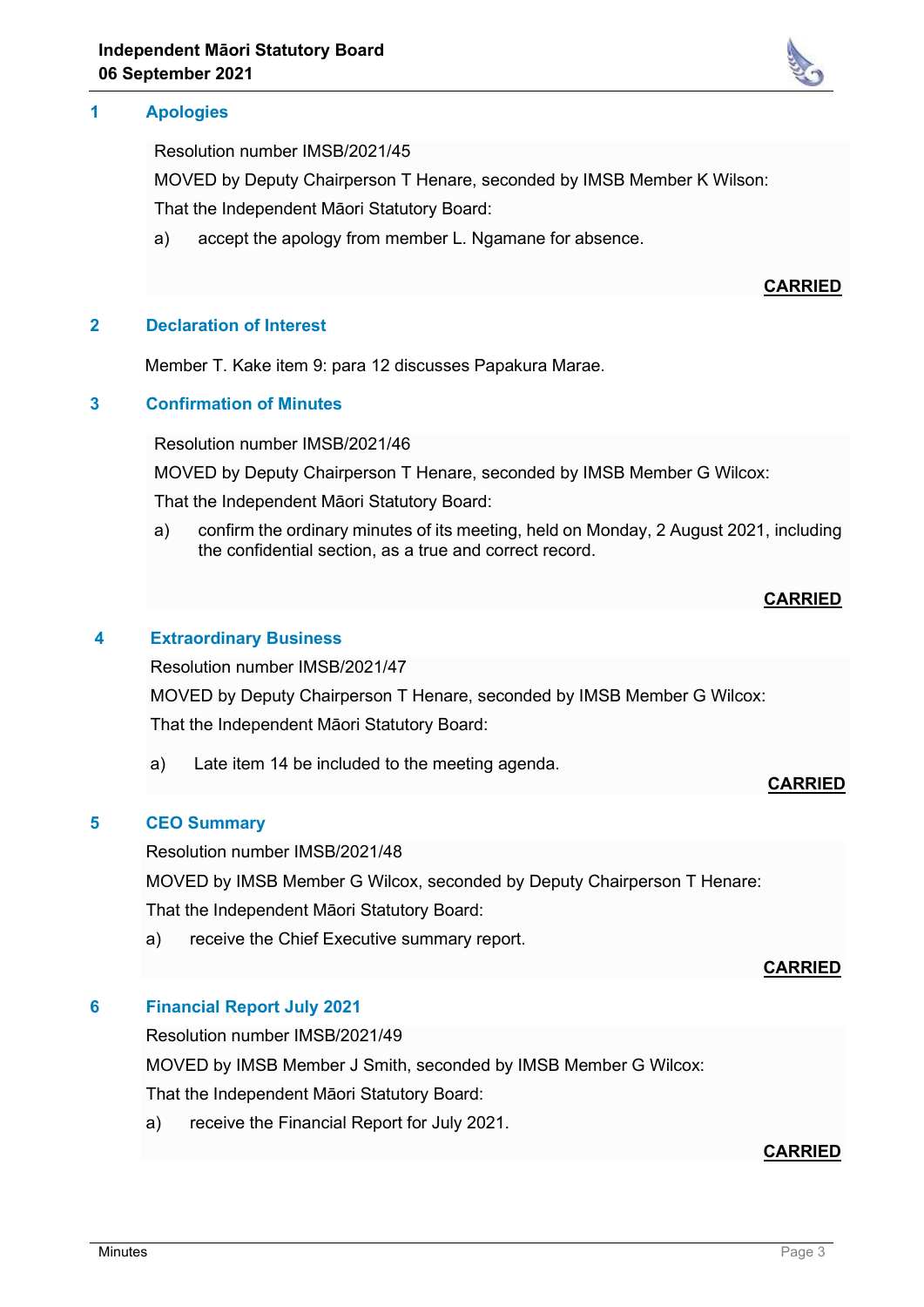#### **7 Cultural Update**

Resolution number IMSB/2021/50

MOVED by Member R Blair, seconded by IMSB Member G Wilcox:

That the Independent Māori Statutory Board:

a) receive the Cultural Update report.

#### **8 Social Update**

Resolution number IMSB/2021/51

MOVED by IMSB Member T Hohneck, seconded by Deputy Chairperson T Henare: That the Independent Māori Statutory Board:

a) receive the Social update report.

# **9 Economic Update**

Resolution number IMSB/2021/52

MOVED by Member R Blair, seconded by IMSB Member T Hohneck:

That the Independent Māori Statutory Board:

a) receive the Economic update report.

# **10 Environment Update**

Resolution number IMSB/2021/53

MOVED by IMSB Member T Kake, seconded by IMSB Member T Hohneck:

That the Independent Māori Statutory Board:

a) receive the Environment update report.

# **CARRIED**

# **11 Revised Te Reo Māori Position 2021**

Resolution number IMSB/2021/54

MOVED by IMSB Member G Wilcox, seconded by IMSB Member K Wilson:

That the Independent Māori Statutory Board:

- a) receive the draft advocacy Te Reo Māori Position.
- b) adopt the draft advocacy position paper as the Board's position to advocate to Auckland Council group on the importance of Te Reo Māori to Māori in Tāmaki Makaurau.

#### **CARRIED**

# **12 Wai Position 2021**

Resolution number IMSB/2021/55

MOVED by IMSB Member T Hohneck, seconded by IMSB Member G Wilcox:

That the Independent Māori Statutory Board:

a) receive the draft advocacy position paper for wai in Tāmaki Makaurau.



# **CARRIED**

**CARRIED**

**CARRIED**